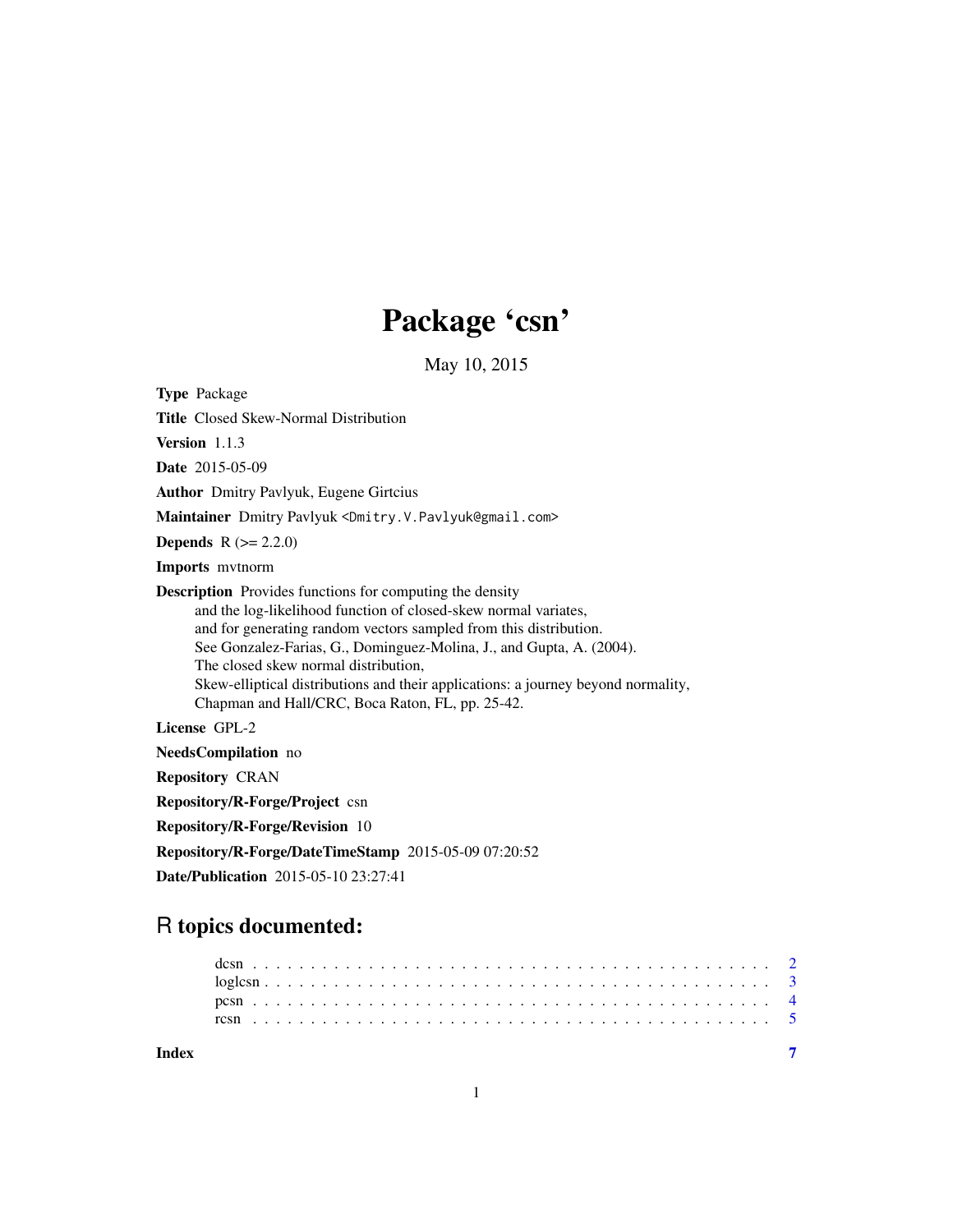#### <span id="page-1-0"></span>Description

The probability density function of the closed-skew normal distribution

#### Usage

dcsn(x, mu, sigma, gamma, nu, delta)

#### Arguments

| $\mathsf{x}$ | this is either a vector of length n or a matrix with n columns, where n=ncol(sigma),<br>giving the coordinates of the point(s) where the density must be evaluated |
|--------------|--------------------------------------------------------------------------------------------------------------------------------------------------------------------|
| mu           | a numeric vector representing the location parameter of the distribution; it must<br>be of length n, as defined above                                              |
| sigma        | a positive definite matrix representing the scale parameter of the distribution; a<br>vector of length 1 is also allowed                                           |
| gamma        | a matrix representing the skewness parameter of the distribution; a vector of<br>length 1 is also allowed                                                          |
| nu           | a numeric vector allows for closure with conditional densities; it must be of<br>length q, as defined above                                                        |
| delta        | a positive definite matrix allows for closure with the marginal densities; a vector<br>of length 1 is also allowed                                                 |

#### Details

Function dcsn makes use of pmvnorm and dmvnorm from package mvtnorm

#### Value

dcsn returns a vector of density values

#### See Also

[pmvnorm](#page-0-0), [dmvnorm](#page-0-0)

#### Examples

```
x1 \leftarrow \text{seq}(4.5, 11, \text{length}=100)x2 <- cbind(seq(3,9,length=100),seq(7,13,length=100))
mu < -c(5,7)sigma <- matrix(c(1,0.2,0.2,4),2)
gamma <- matrix(c(4, 0, 0, 5), 2)nu <-c(-2,6)delta <- matrix(c(1, 0, 0, 1), 2)
```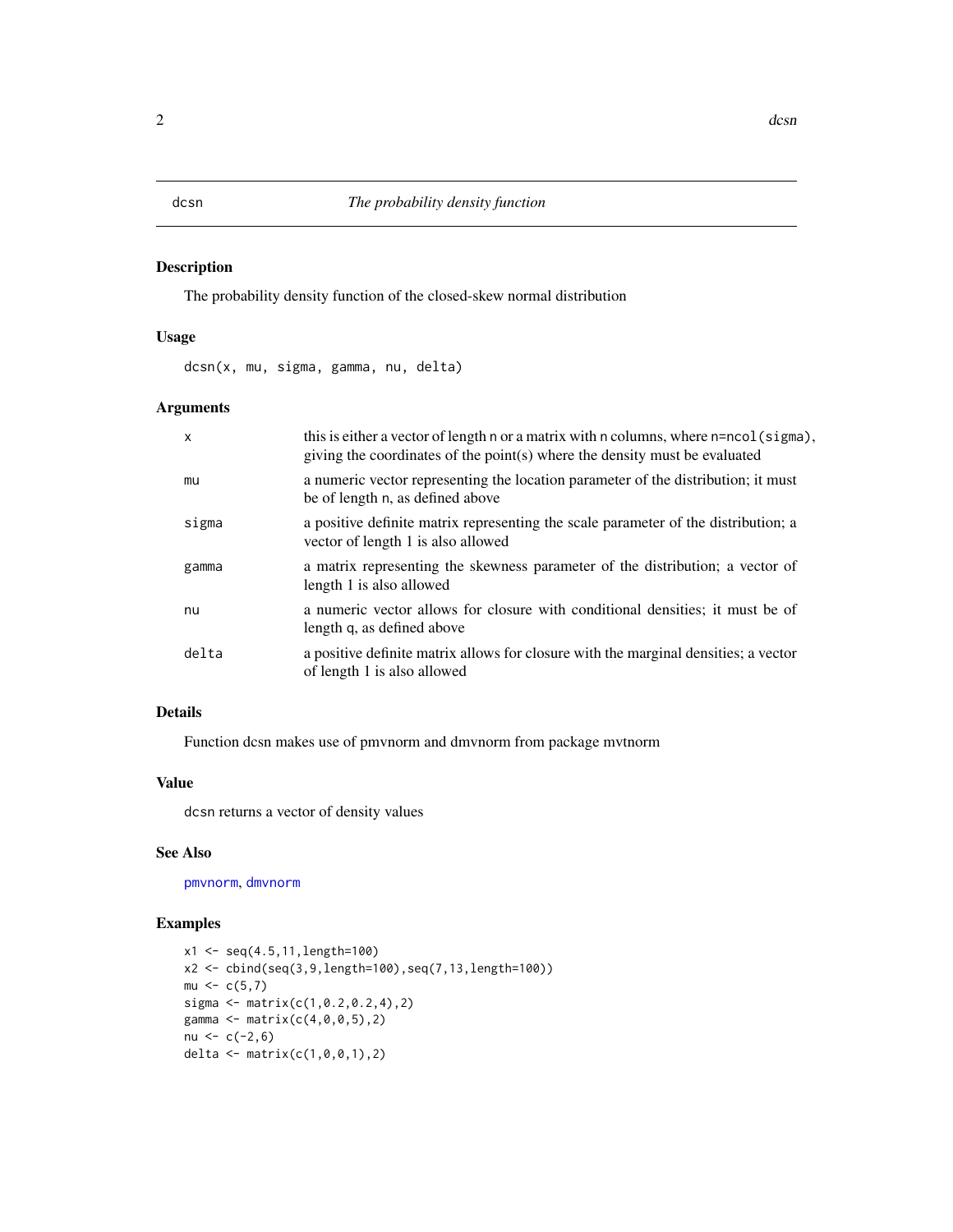#### <span id="page-2-0"></span>loglcsn 3

```
f1 <- dcsn(x1,5,9,1,0,0.05)f2 <- dcsn(x2, mu, sigma, gamma, nu, delta)
```
### loglcsn *The log-likelihood function*

#### Description

The log-likelihood function of the closed-skew normal distribution

#### Usage

loglcsn(x, mu, sigma, gamma, nu, delta)

#### Arguments

| $\mathsf{x}$ | this is either a vector of length n or a matrix with n columns, where n=ncol(sigma),<br>giving the coordinates of the point(s) where the density must be evaluated |
|--------------|--------------------------------------------------------------------------------------------------------------------------------------------------------------------|
| mu           | a numeric vector representing the location parameter of the distribution; it must<br>be of length n, as defined above                                              |
| sigma        | a positive definite matrix representing the scale parameter of the distribution; a<br>vector of length 1 is also allowed                                           |
| gamma        | a matrix representing the skewness parameter of the distribution; a vector of<br>length 1 is also allowed                                                          |
| nu           | a numeric vector allows for closure with conditional densities; it must be of<br>length q, as defined above                                                        |
| delta        | a positive definite matrix allows for closure with the marginal densities; a vector<br>of length 1 is also allowed                                                 |
|              |                                                                                                                                                                    |

#### Details

Function loglcsn makes use of pmvnorm and dmvnorm from package mvtnorm

#### Value

loglcsn returns a sum of log-transformed density values

#### See Also

[pmvnorm](#page-0-0), [dmvnorm](#page-0-0)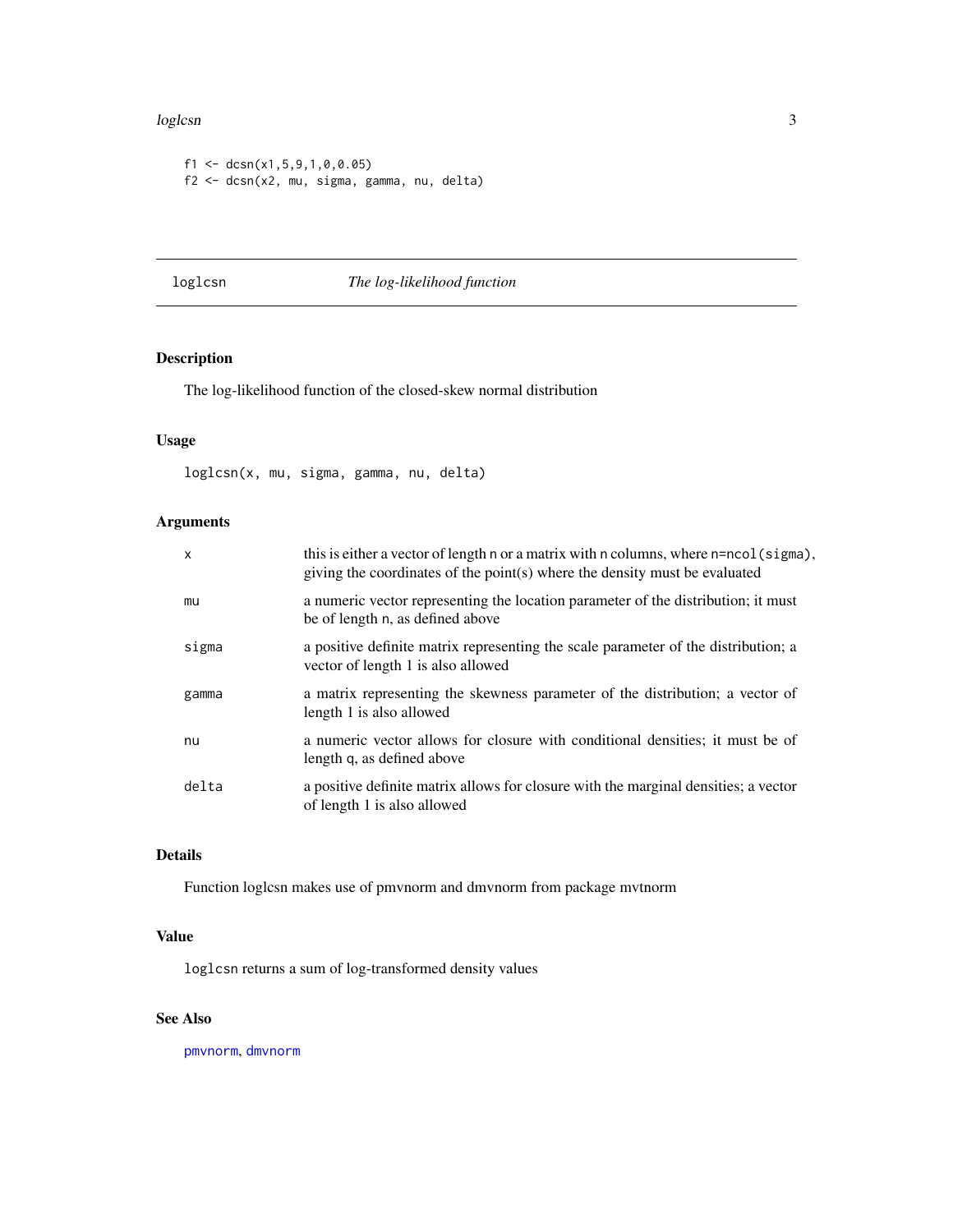<span id="page-3-0"></span>

#### Examples

```
x \le - \text{bind}(\text{seq}(3, 9, \text{length}=100), \text{seq}(7, 13, \text{length}=100))mu < -c(5,7)sigma \leq matrix(c(1, 0.2, 0.2, 4), 2)
gamma <- matrix(c(4,0,0,5),2)
nu < -c(-2, 6)delta <- matrix(c(1,0,0,1),2)
L <- loglcsn(x, mu, sigma, gamma, nu, delta)
```
pcsn *The cumulative distribution function*

#### Description

The cumulative distribution function of the closed-skew normal distribution

#### Usage

pcsn(x, mu, sigma, gamma, nu, delta)

#### Arguments

| $\mathsf{x}$ | this is either a vector of length n or a matrix with n columns, where $n = n = o($ (sigma),<br>giving the coordinates of the point(s) where the cdf must be evaluated |
|--------------|-----------------------------------------------------------------------------------------------------------------------------------------------------------------------|
| mu           | a numeric vector representing the location parameter of the distribution; it must<br>be of length n, as defined above                                                 |
| sigma        | a positive definite matrix representing the scale parameter of the distribution; a<br>vector of length 1 is also allowed                                              |
| gamma        | a matrix representing the skewness parameter of the distribution; a vector of<br>length 1 is also allowed                                                             |
| nu           | a numeric vector allows for closure with conditional densities; it must be of<br>length q, as defined above                                                           |
| delta        | a positive definite matrix allows for closure with the marginal densities; a vector<br>of length 1 is also allowed                                                    |

#### Details

Function pcsn makes use of pmvnorm from package mvtnorm

### Value

pcsn returns a vector of cdf values

#### See Also

[pmvnorm](#page-0-0)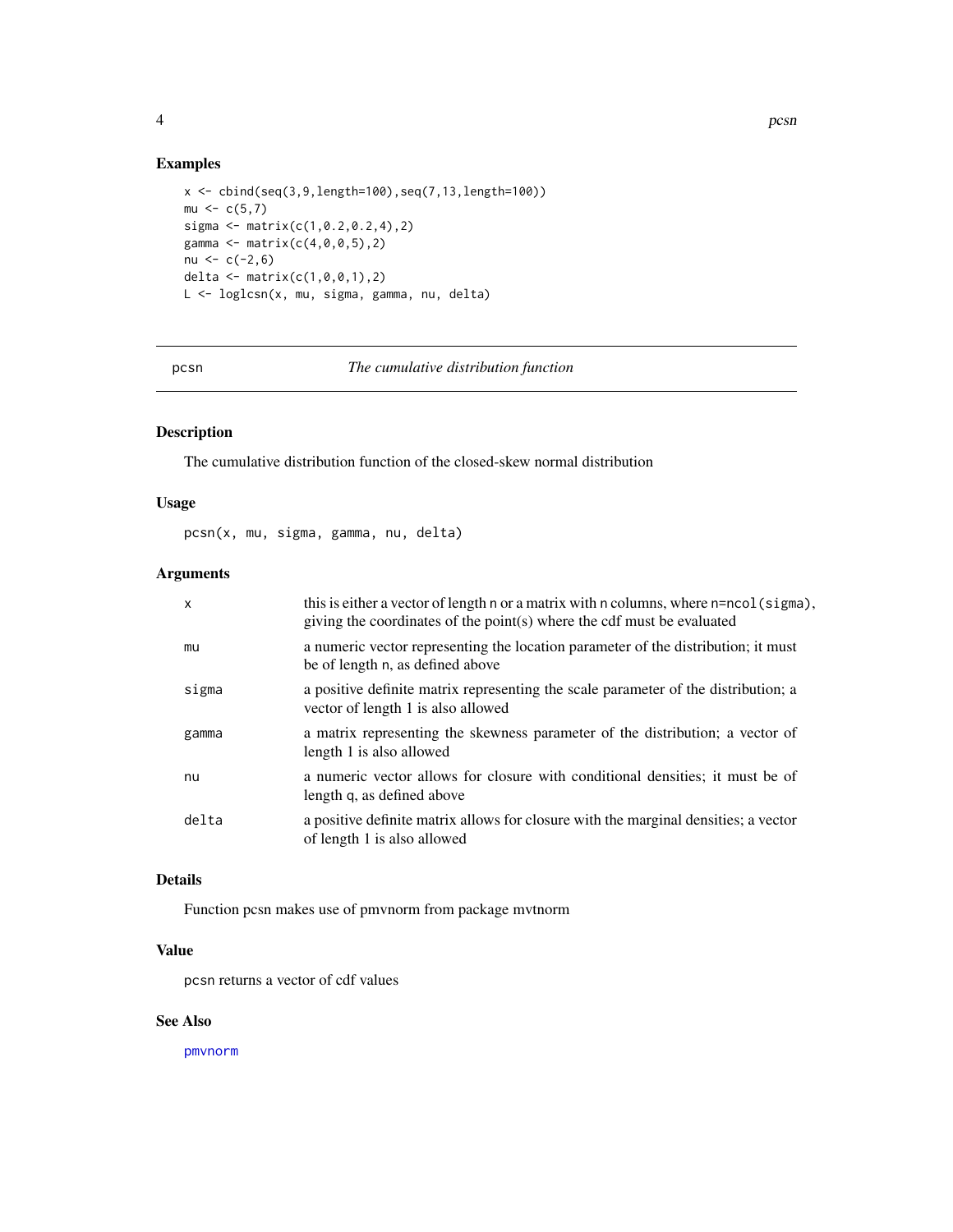#### <span id="page-4-0"></span>rcsn 5

#### Examples

```
x1 \leq -\text{seq}(4, 6, \text{by} = 0.1)x2 \le -x1 + sin(x1)x3 \leq x1 - \cos(x1)x \leftarrow \text{cbind}(x1, x2, x3)mu \leftarrow c(1, 2, 3)sigma <- matrix(c(2,-1,0,-1,2,-1,0,-1,2),3)
gamma <- matrix(c(0,1,0,2,2,3),2,3)
nu <-c(1,3)delta \leq matrix(c(1,1,1,2), 2)
pcsn(6,5,9,1,0,0.05)
pcsn(c(3,4,5),mu,sigma,gamma,nu,delta)
pcsn(x,mu,sigma,gamma,nu,delta)
```
#### rcsn *Random number generation*

#### Description

Random number generation of the closed-skew normal distribution

#### Usage

 $rcsn(k, mu = rep(0, n), sigma, gamma, nu = rep(0, q), delta)$ 

#### Arguments

| $\mathsf{k}$ | the number of random numbers to be generated                                                                             |
|--------------|--------------------------------------------------------------------------------------------------------------------------|
| mu           | a numeric vector representing the location parameter of the distribution; it must<br>be of length n, as defined above    |
| sigma        | a positive definite matrix representing the scale parameter of the distribution; a<br>vector of length 1 is also allowed |
| gamma        | a matrix representing the skewness parameter of the distribution; a vector of<br>length 1 is also allowed                |
| nu           | a numeric vector allows for closure with conditional densities; it must be of<br>length q, as defined above              |
| delta        | a positive definite matrix allows for closure with the marginal densities; a vector<br>of length 1 is also allowed       |

#### Details

Function rcsn makes use of rmvnorm from package mvtnorm;

#### Value

rcsn returns a matrix of k rows of random vectors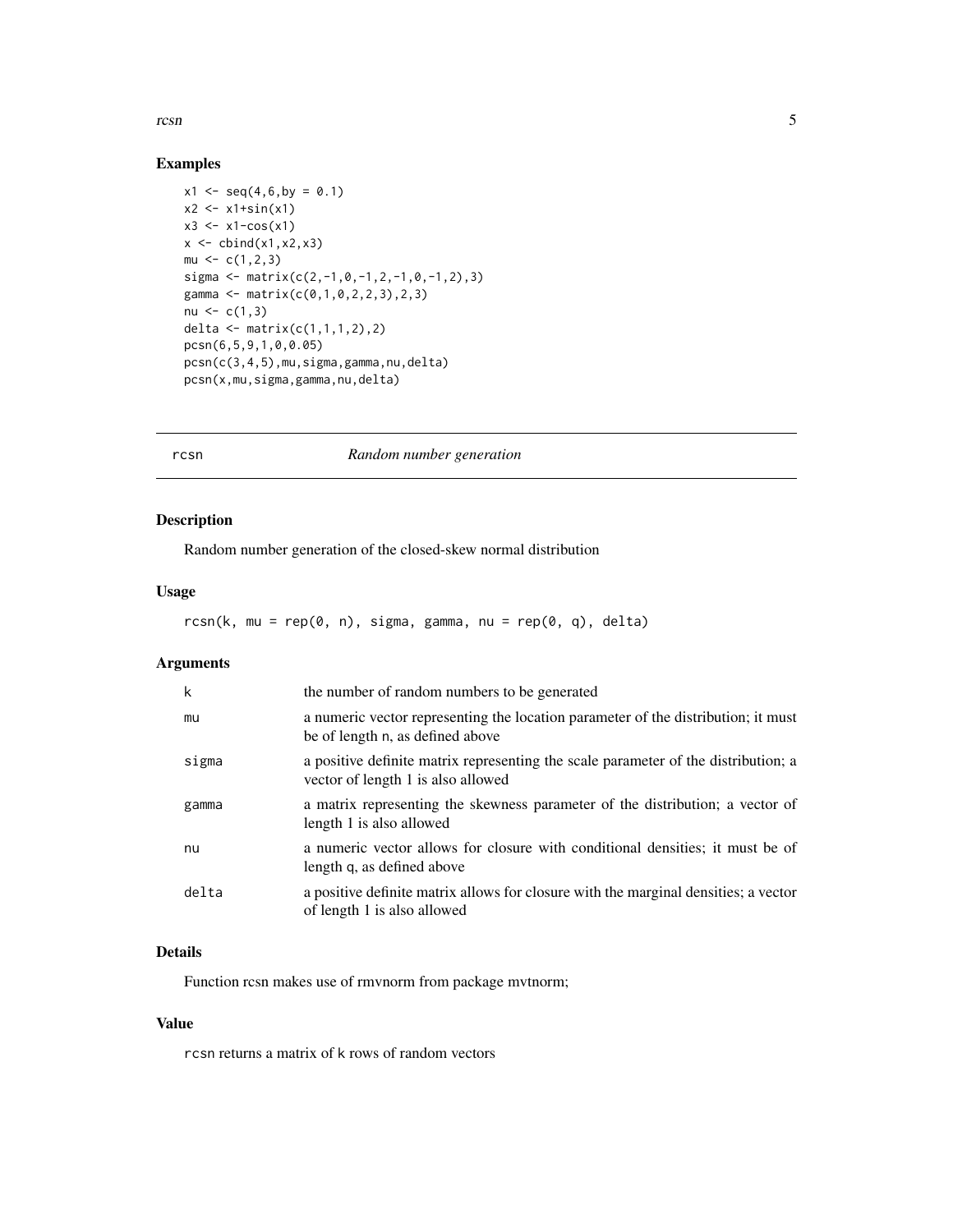<span id="page-5-0"></span>

#### See Also

[rmvnorm](#page-0-0)

#### Examples

```
mu \leftarrow c(1, 2, 3)sigma <- matrix(c(2,-1,0,-1,2,-1,0,-1,2),3)
gamma <- matrix(c(0,1,0,2,2,3),2,3)
nu < -c(1,3)delta <- matrix(c(1,1,1,2),2)
x1 <- rcsn(100, mu, sigma, gamma, nu, delta)
x2 <- rcsn(100,5,9,1,0,0.05)
```